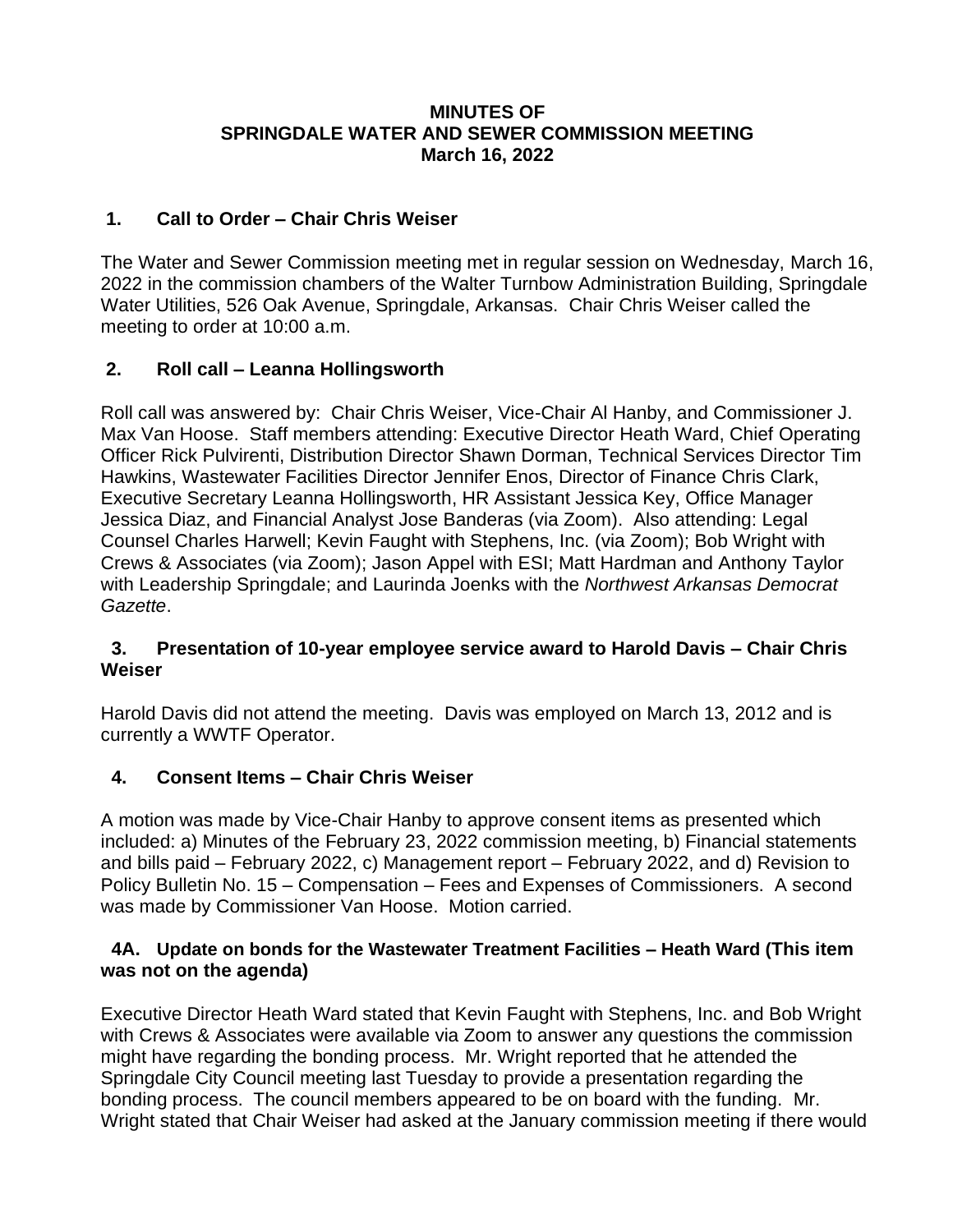**Minutes** Page 2 March 16, 2022

be an option for a construction draw schedule. Mr. Wright received answers from various banks as to what that structure would be. There are pros and cons to the draw, but ultimately it would cost the ratepayers, so he does not recommend it. Mr. Faught stated the current plan is to offer the bonds on April 12<sup>th</sup> and close on May 31<sup>st</sup>. Executive Director Ward stated by that time the utility should have contractors vetted and ready to bid the project.

# **5. Consider Work Order #2 for the Annual Manhole Rehabilitation Project – Rick Pulvirenti**

Chief Operating Officer Rick Pulvirenti provided a cost estimate of \$173,250.00 for the annual manhole rehab project work order #2. The total bid amount was \$369,200.00. The total cost for work order #1 is \$184,192.00 which leaves a remaining amount prior to work order #2 in the amount of \$185,008.00. Commissioner Van Hoose made a motion to approve work order #2. Vice-Chair Hanby seconded the motion. Motion passed.

## **6. Consider agreement and resolution to conduct a study focused on the sanitary sewer system located in the southern region of Springdale to enhance long term capacity – Rick Pulvirenti**

Chief Operating Officer Pulvirenti stated that as the commission is aware there is limited sewer capacity that exists within the southeast sewer basin. Staff talked last month about bringing back a contract to the commission to determine sewer capacity in that region. Unfortunately, it is not an easy determination. It's based on several factors. If the utility goes strictly based on standards that engineers would use to size systems, the sewer system would essentially be at capacity. There is a possibility by doing enhanced flow monitoring in this area that the utility can get numbers that more reflect reality rather than design standards. Flow monitoring will help make determinations to give the utility a feel for what is safe to allow additional connections to occur. Trekk Design Group, LLC is an engineering firm out of Springfield, Missouri that also performs flow monitoring. The flow monitoring is not an engineering task but rather a service. The data will be collected and put into a form that an engineer can use. The commission owns permanent and temporary monitors that will be used and installed by utility crews as soon as possible. A contract with Trekk to perform the day-to-day collection and maintenance of the monitors and to prepare data in a form that the consultants can use is included in the commission packet. Legal Counsel Charles Harwell has since made a few minor changes to that contract. The contract is for a 90-day period in the amount of \$73,511.00. The monitors will be taken to Trekk in Springfield, Missouri to be calibrated and monitoring will begin April 1<sup>st</sup>. Pulvirenti stated that staff is currently working with Olsson to develop an engineering contract which will be in excess of \$200,000, and it will include the data collected by Trekk. Hopefully the contract will be brought to the commission next month. Pulvirenti stated that what will be done is basically a mini master plan that will be extremely detailed. Chair Weiser stated that Item #8 on the agenda is to consider bids for flow monitoring equipment. He asked if the utility needs to buy more monitors to perform this work. Pulvirenti stated for the work that is being anticipated now, the utility does not need to buy anything. The flow monitors mentioned in Item #8 will be on hand and ready to use for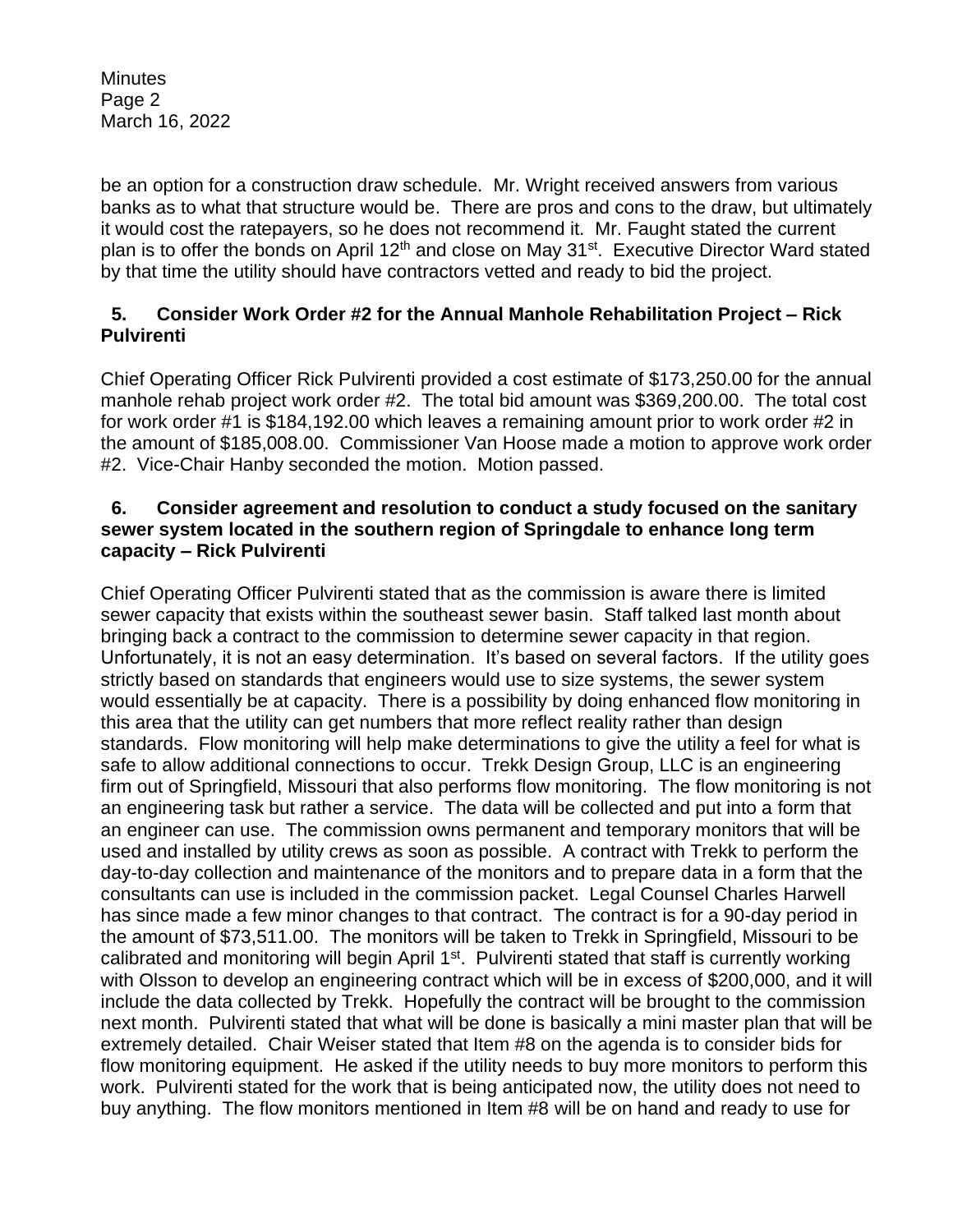**Minutes** Page 3 March 16, 2022

future master planning in 2024. Executive Director Ward stated that in the master plan contract there will be a clause that the engineering firm that develops the plan will accept information given by this utility or others authorized by the utility. Vice-Chair Hanby made a motion to adopt the resolution which allows the agreement with Trekk Design Group, LLC to be accepted. Commissioner Van Hoose seconded the motion. The motion carried. The resolution was numbered 9-22. Pulvirenti stated that once the contracts are signed by Trekk they will be available for the Chair and Vice-Chair to sign which should be in the next couple of days.

# **7. Discussion and recommendation for the repair of a damaged water line crossing of Brush Creek located in Elm Springs – Rick Pulvirenti**

Chief Operating Officer Pulvirenti discussed a damaged water line crossing of Brush Creek in Elm Springs. He provided a preliminary cost estimate of \$514,000.00 to install approximately 130 feet of 12-inch pipe that will be constructed deeper under the creek, and more than likely will be rock. Staff would like the commission's permission to figure out a fix, develop plans in house, discuss the issue with the Arkansas Highway Department and then bid the project. Commissioner Van Hoose made a motion giving the staff authorization to advertise for bids. Vice-Chair Hanby seconded the motion. Before the vote, Commissioner Van Hoose said since a bridge is there in the highway, are there any instances where a water line is part of the bridge structure. Pulvirenti stated there is a water line attached to the White River bridge crossing Beaver Lake. In this situation there is an opportunity to put the water line in the ground rather than attach it to the bridge. The Highway Department is planning on widening Highway 112, but there is no schedule for when that will occur. If the line was attached to the bridge, the commission would be responsible for anything the Highway Department would need the commission to do with the water line. After the discussion, the motion passed.

# **8. Consider bids for flow monitoring equipment – Tim Hawkins / Rick Pulvirenti**

Technical Services Director Tim Hawkins reported that one bid was received from Hack Company. The total base bid is \$137,627.16. Staff is recommending to adjust the quantity from two to three monitors which would bring the total to \$149,989.33. A motion was made by Commissioner Van Hoose to accept the bid as recommended. A second was made by Vice-Chair Hanby. Motion was accepted.

# **9. Progress report on construction projects – Rick Pulvirenti**

Chief Operating Officer Pulvirenti stated he recently received a letter from Jason Appel with ESI stating that a developer is having a lot of trouble being able to get ductile iron pipe because of the pandemic supply chain issue. The developer is requesting to use C900 pipe instead of ductile iron in a proposed subdivision. The developer has been told by the pipe company that it will take approximately six months to get ductile iron pipe, but it should take only a couple of weeks to have the C900 pipe on-site. The commission already allows C900 pipe in highly corrosive soils, and it is being used in other parts of the system. It's a very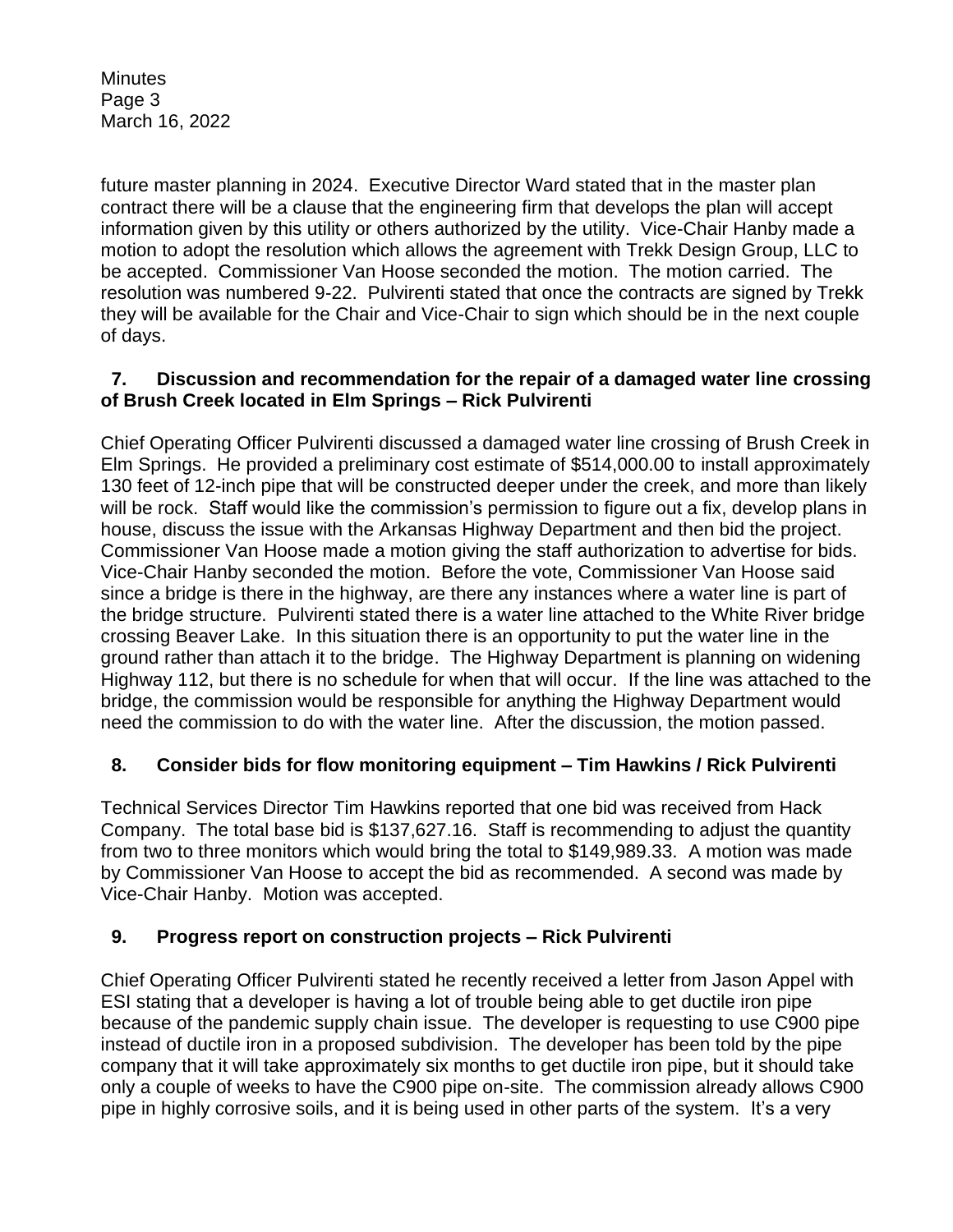**Minutes** Page 4 March 16, 2022

durable PVC pipe, but it cannot be magnetically located so tracers are put on the pipe, but tracers are also put on ductile iron pipe. It also has different bedding requirements than ductile iron pipe. Pulvirenti stated that as a staff recommendation, he sees no problem with going with the C900 pipe. Commissioner Van Hoose asked what kind of issue this would cause the utility regarding precedent. Pulvirenti stated it will affect that, but the specifications make it easy for staff to make decisions. The specifications have been modeled for what works best for the utility. Legal Counsel Charles Harwell stated if the commission is going to allow the request, they need to make a pronouncement that it will be on a case-by-case basis and each time the commission will have to either delegate that authority to the staff or have it brought back to the commission. It needs to be made clear that the commission is not eliminating the current specifications. They are just going to have an exception that again will be decided on a case-by-case basis. The commission asked about the difference in cost for the two types of pipes. Pulvirenti stated the cost for the materials is less, but due to the bedding requirements for C900 pipe, the costs are equivalent for construction. Pulvirenti stated that perhaps it's time to reconsider the pipe type universally. Maybe the commission could take this request on a one-time deal and then bring back a discussion for the commission to see if this is an opportunity to look at two types of pipes or not. Commissioner Van Hoose made a motion in this particular development due to supply chain issues, that the request of the developer to use C900 pipe in lieu of ductile iron pipe is approved with the understanding that it's a simple exception to the specifications and it's not a signal that the commission is changing the specifications. Vice-Chair Hanby seconded the motion. The motion was approved.

40<sup>th</sup> Street Waterline Extension City Bond Project – The project is moving forward

 $64<sup>th</sup>$  Street Waterline Extension City Bond Project – Most of the pipe is in the ground.

Gene George Water and Sewer Project – There is not much water and sewer line construction occurring because other utilities are causing a delay.

Cooper Drive Waterline Project (SWU) – The utility still lacks making a final payment.

Ball Generator & Miscellaneous Electrical Modifications (Engineering) – A final payment estimate will be issued for payment on March 20<sup>th</sup>.

Butterfield Pump Station Upgrade (Est. Const. \$2 Million) – A pre-construction meeting was held. Staff will be meeting at the pump station tomorrow to go over some issues.

Clear Creek Pump Station Upgrade (Est. Const. \$1.8 Million) – A pre-construction meeting was held. Staff will be meeting at the pump station tomorrow to go over some issues. There is a one-year delay on the generator. The existing generator will operate the 205 HP pumps that will be installed by August, so it will get the utility through construction.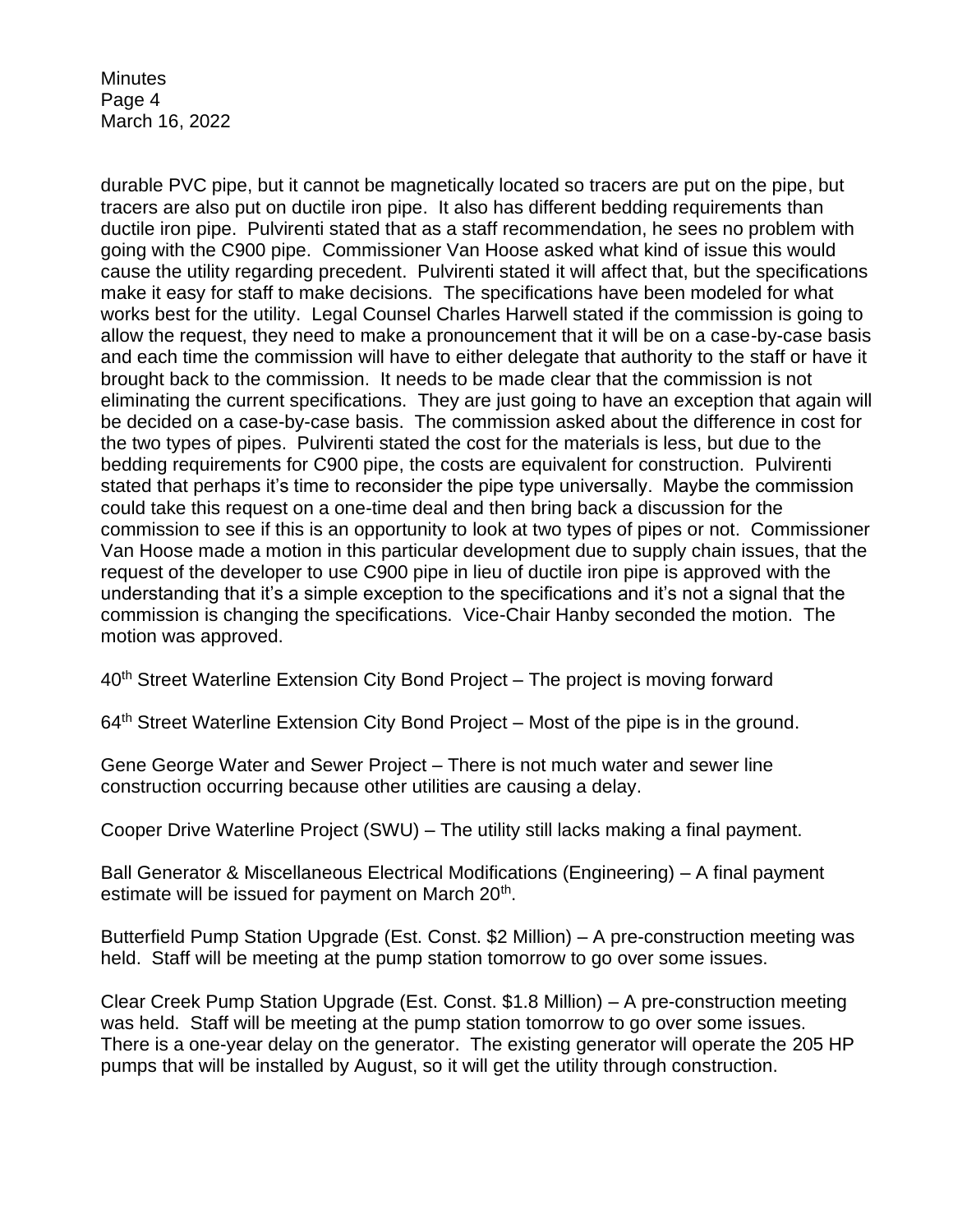**Minutes** Page 5 March 16, 2022

Sewer Annual Maintenance CIPP 2019 (SWU) (WO#3) and Annual CIPP 2022 (SWU) – The two projects will be combined. The contractor is in the process of doing the work. A preconstruction meeting was held.

Sludge Drying Facilities – Wastewater Facilities Director Jennifer Enos stated staff is using the dryer as much as possible. Pulvirenti stated that a meeting is scheduled in the next week or so with the engineer to discuss certain analysis that was performed by them.

Jones Road Lift Station Upgrades (SWU) – The pumps are installed.

Robinson Force Main Air Relief Maintenance (SWU) – Utility crews are doing the work. More materials have been ordered because the materials allocated for this project were used for rehab of the Clear Creek force main.

Cowface Road Waterline Relocation – Staff was informed that a property owner might be taking the pine trees out. Distribution Director Shawn Dorman was on-site a few days ago and determined the owner is taking trees out in a different area than is necessary for the waterline relocation.

Nob Hill Water (Est. Const. \$750,000) – A meeting is scheduled for tomorrow with Hawkins-Weir Engineers to go over the 30% design plans.

Har-Ber Avenue Extension Water and Sewer – Pulvirenti believes the project is in the bid process with the city.

West Side Water Study (Est. Const. \$28.2 Million) – Staff has mailed out several letters to property owners. Surveyors are working on those properties and will be for the next several months gathering data in order to start the design plans.

Dixieland Road Water and Sewer Extension – The project is on hold with the city.

Emma Avenue Water and Sewer Relocation – RGW Realignment (Eng.) – The project is on hold with the city.

Bethel Heights Remediation – Staff is trying to complete the EID document, which is an environmental document necessary for financing on the project. One requirement was to gather letters from cultural resources in the area. The project has two parts of the construction. One part is the line work and the other is remediation of the treatment plant. Pulvirenti is working with ANRC and bond counsel to try to break the project up to get bids going for remediation as soon as possible.

Damaged Overhead Pipe WWTF – The pipe is being built.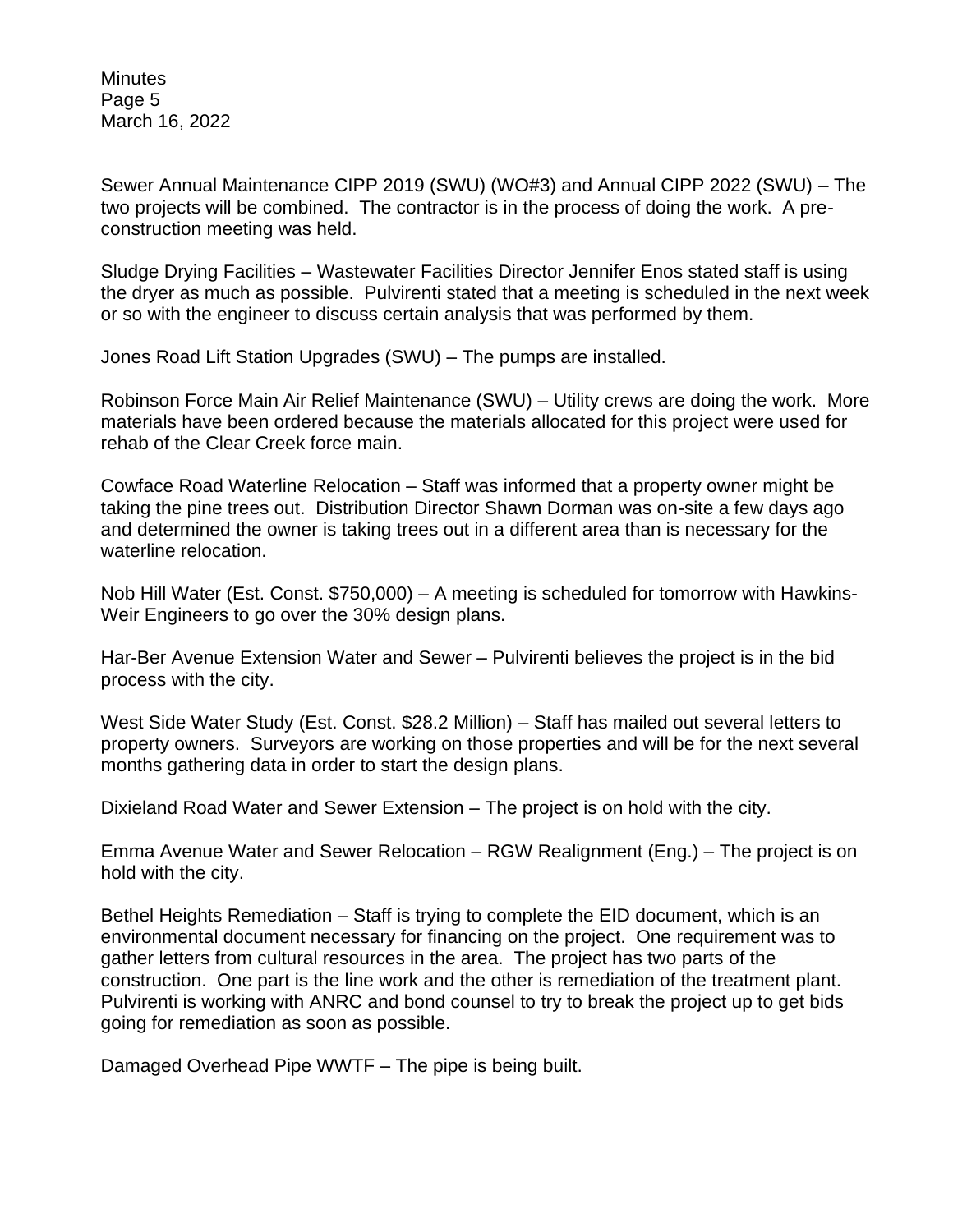**Minutes** Page 6 March 16, 2022

Benton Farm Pump Station Upgrade (Est. Const. \$4.6 Million) – Staff is working on design plans with McClelland Engineers. Pulvirenti suspects the design plans will be complete by the end of summer.

Brush Creek Force Main (MP-12) (Est. Const. \$900,000) – Staff is working on this project.

Johnson Force Main Improvements – Staff is working with the engineer to resurrect the project.

Spring Creek Interceptor Engineering (Est. Const. \$22 Million) – Staff is working with the geotechnical engineer so plans can be tidied up.

WWTF Clarification Improvements – Engineering (Est. Const. \$34.7 Million) – Plans are in the final phase of completion. Staff will perform a final review of the plans hopefully within the next few weeks. Selecting contractors and getting them pre-qualified for the project will then begin. The project will hopefully be bid in the next couple of months so construction can begin in late summer. Executive Director Ward stated the engineer is concerned with prices going up. Staff will proceed with the bonding as planned. It may be necessary to take money out of the reserve fund. Wastewater Facilities Director Enos stated the engineer has done a tremendous amount of work ahead of this project. They have done a great job of identifying the existing in ground facilities. It should reduce the amount of change orders and surprises. Commissioner Van Hoose stated that a year ago he was given a great tour of the wastewater treatment facilities. He requested another tour at the facilities so he can get a better understanding of the scope of the project since it is a big project. Ward and Pulvirenti said they would be glad to do that whenever it works best for Commissioner Van Hoose.

WWTF Master Plan – The project is moving forward.

CarsonBise Fee Study – Staff met with a consultant. They have been given a tremendous amount of information from staff.

# **10. Comments from staff, legal counsel, and commissioners – Chair Chris Weiser**

Director of Finance Chris Clark introduced Jessica Diaz as the new officer manager.

Executive Director Ward reported the nationwide average construction inflation rate according to the general contractor association is 21.6%.

Executive Director Ward provided a brief update on the discharge permit. Ward was on a conference call earlier this morning with the environmental attorneys Mr. Gates and Mr. Wimpy and NACA attorneys. Oklahoma has withdrawn almost all of their objections to Springdale's permit as well as NACA's permit. The only thing that remains out there is the Mayor of Bentonville's letter of objection to Springdale's permit. She has been asked to withdraw her comments, but there has been no response. Ward will have a debrief call at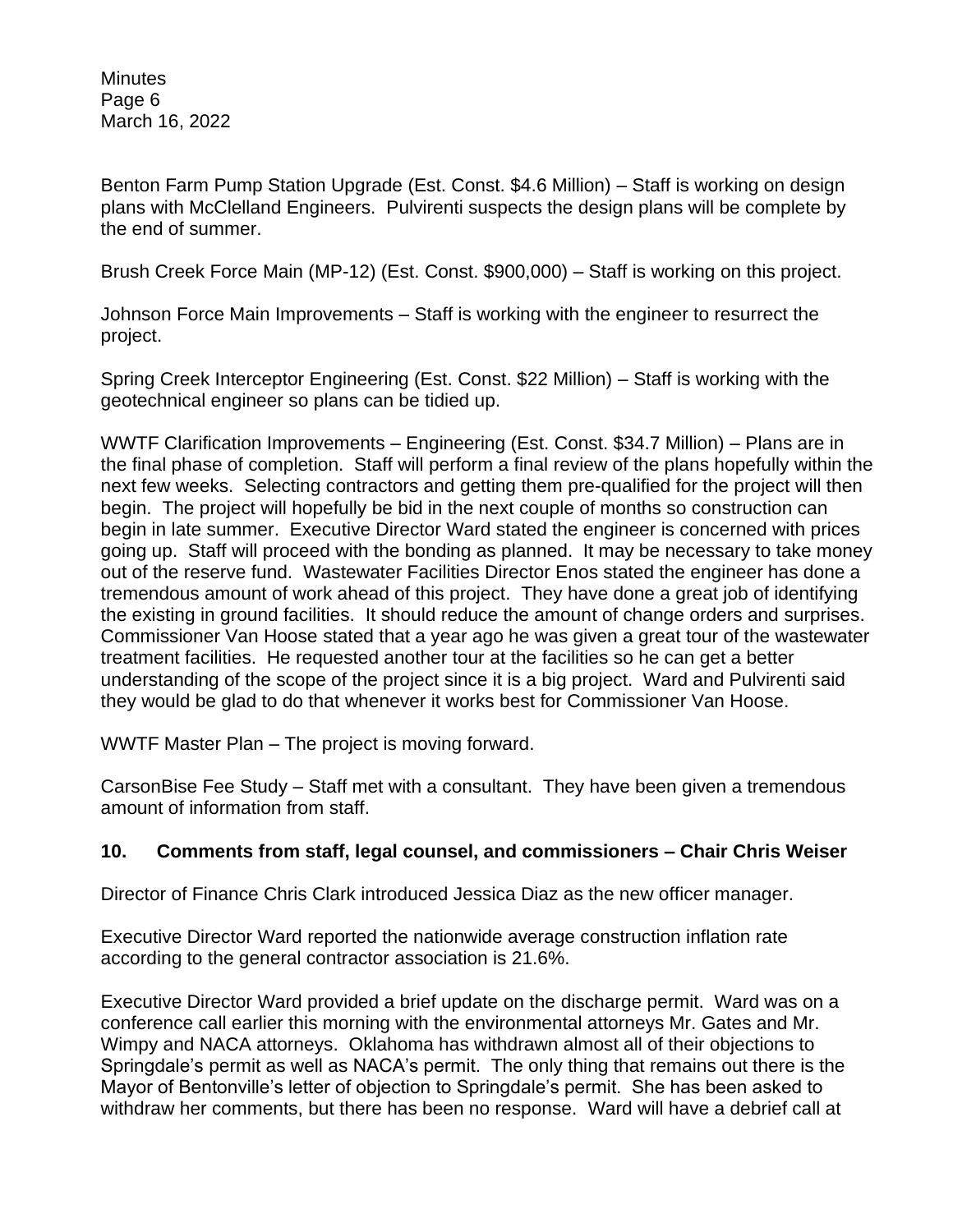**Minutes** Page 7 March 16, 2022

1:00 p.m. today and he will email the commission members and directors a very short summary of the results of the meeting.

#### Confirmation of date and time for the next commission meeting scheduled for 11. April 20, 2022 at 10:00 a.m. - Chair Chris Weiser

The next meeting was scheduled for April 20, 2022 beginning at 10:00 a.m. The meeting will be open for the public to attend in person as well as conducted via Zoom.

#### **Adjournment - Chair Chris Weiser**  $12.$

The meeting was adjourned by Chair Weiser at 11:31 a.m.

Respectfully submitted,

Al Hanby, Vice-Chair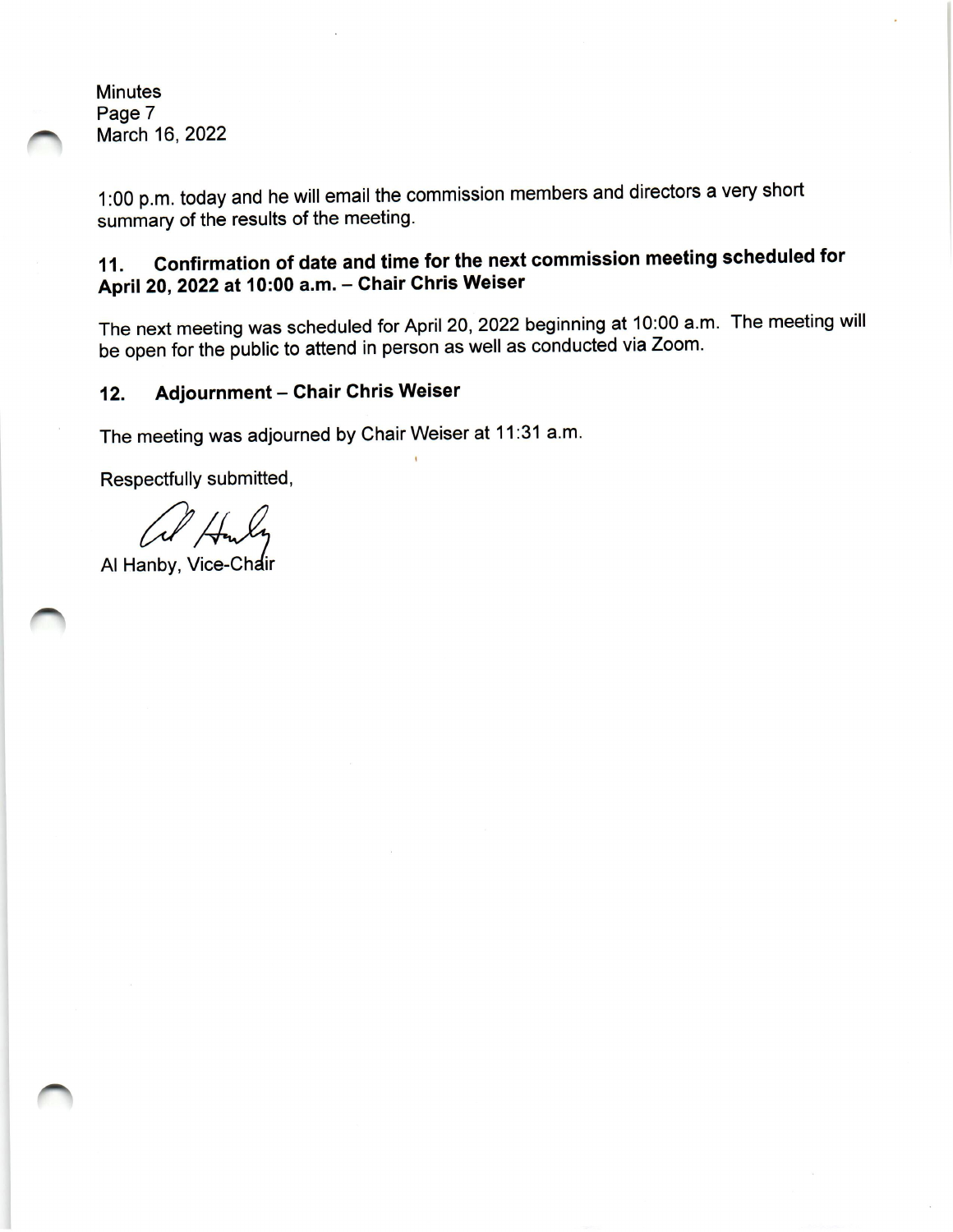**March 31, 2022 1**

| <b>Current Capital Projects</b>                                      |                                  |                                    | <b>Balance To</b>                  | <b>Amount of Local /</b>                       | <b>Amount to Be</b>                     |
|----------------------------------------------------------------------|----------------------------------|------------------------------------|------------------------------------|------------------------------------------------|-----------------------------------------|
|                                                                      | <b>Estimated Project</b><br>Cost | <b>Previous</b><br><b>Payments</b> | <b>Complete</b><br><b>Projects</b> | <b>Federal / Other</b><br><b>Participation</b> | <b>Paid With Water</b><br>& Sewer Funds |
| (1) Construction Phase:                                              |                                  |                                    |                                    |                                                |                                         |
| #1331-40th Street Waterline Extension City Bond Project              | 1,900,000                        | 103,222                            | 1,796,778                          | 1,300,000                                      | 496,778                                 |
| #1333- 64th Street Waterline Extension City Bond Project             | 1,585,000                        | 39,570                             | 1,545,430                          | 725,000                                        | 820,430                                 |
| #1337- Gene George Blvd. W&S Project                                 | 650,000                          |                                    | 650,000                            | 250,000                                        | 400,000                                 |
| #1341- Cooper Drive Waterline Project (SWU)                          | 350,000                          | 271,902                            | 78,098                             |                                                | 78,098                                  |
| #1352- Ball Gen & Misc Electrical Modifications (Engineering)        | 185,000                          | 59,704                             | 125,296                            |                                                | 125,296                                 |
| #1354- Butterfield PS Upgrade                                        | 3,800,000                        | 26,960                             | 3,773,040                          |                                                | 3,773,040                               |
| #1356- Clear Creek PS Upgrade                                        | 6,625,000                        | 280,812                            | 6,344,188                          |                                                | 6,344,188                               |
| #1359- Sewer Annual Maint. CIPP 2019 (SWU) (WO#3)                    | 220,000                          | 103,186                            | 116,814                            |                                                | 116,814                                 |
| #1361- Annual Sewer CIPP 2022 (SWU)                                  | 2,400,000                        | 608                                | 2,399,392                          |                                                | 2,399,392                               |
| #1370- Sludge Drying Facilities                                      | 16,660,000                       | 16,082,276                         | 577,724                            |                                                | 577,724                                 |
| #1390- Jones Road Lift Station Upgrade (SWU)                         | 1,200,000                        | 953,059                            | 246,941                            |                                                | 246,941                                 |
| #1395- Robinson FM Air Relief Maintenance (SWU)                      | 135,000                          | 82,318                             | 52,682                             |                                                | 52,682                                  |
| #1399- Annual Manhole Rehabilitation 2020 (on going WO#2)            | 215,000                          |                                    | 215,000                            |                                                | 215,000                                 |
| # N/A - Lowell Aid-in-Construction                                   | 165,000                          |                                    | 165,000                            |                                                | 165,000                                 |
| <b>Construction Phase Totals</b>                                     | \$<br>36,090,000 \$              | 18,003,617 \$                      | 18,086,383 \$                      | 2,275,000 \$                                   | 15,811,383                              |
| (2) Design/Study Phase:                                              |                                  |                                    |                                    |                                                |                                         |
| #1302- Cowface Road Water Relocation                                 | 450,000                          | 7,077                              | 442,923                            |                                                | 442,923                                 |
| #1303- Nob Hill Water (Est Const \$750,000)                          | 78,000                           |                                    | 78,000                             |                                                | 78,000                                  |
| #1304- Harber Ave Road Ext. W & S                                    | 175,000                          | $\blacksquare$                     | 175,000                            |                                                | 175,000                                 |
| #1338- West Side Water (Est Const \$28.2 Million)                    | 2,737,800                        | 180,844                            | 2,556,956                          |                                                | 2,556,956                               |
| #1342- Dixieland Road W&S Extension                                  | 450,000                          | 78,372                             | 371,628                            |                                                | 371,628                                 |
| #1350- Emma Ave W&S Reloc.-RGW Realignment (Eng.)                    | 175,000                          | 5,850                              | 169,150                            |                                                | 169,150                                 |
| #1351- Bethel Heights Remediation                                    | 3,100,000                        | 265,417                            | 2,834,583                          | 1,000,000                                      | 1,834,583                               |
| #1355- Damaged Overhead Pipe WWTF                                    | 485,000                          | 25,651                             | 459,349                            | 300,000                                        | 159,349                                 |
| #1357- Benton Farm PS Upgrade (Est Const \$4.6 Million)              | 541,000                          | 16,128                             | 524,872                            |                                                | 524,872                                 |
| #1362- Brush Creek Force Main (MP-I2) (Est Const \$900,000)          | 300,000                          |                                    | 300,000                            |                                                | 300,000                                 |
| #1377- Johnson Force Main Improvements                               | 2,865,000                        | 435,665                            | 2,429,335                          |                                                | 2,429,335                               |
| #1384- Spring Creek Interceptor Engineering (Est Const \$22 Million) | 875,000                          | 735,561                            | 139,439                            |                                                | 139,439                                 |
| #1398- WWTF Clarification Improvements (Est Const \$34.7 Million)    | 3,012,500                        | 2,062,176                          | 950,324                            |                                                | 950,324                                 |
| #02-4319- WWTF Master Plan                                           | 600,000                          | 21,340                             | 578,660                            |                                                | 578,660                                 |
| #01/02-4854- CarsonBise Fee Study                                    | 100,000                          |                                    | 100,000                            |                                                | 100,000                                 |
| <b>Design/Study Phase Totals</b>                                     | \$<br>15,944,300 \$              | 3,834,081                          | 12,110,219 \$<br>\$                | 1,300,000 \$                                   | 10,810,219                              |
| <b>Current Capital Projects Totals</b>                               | \$<br>52,034,300 \$              | 21,837,698                         | 30,196,602 \$<br>-\$               | 3,575,000 \$                                   | 26,621,602                              |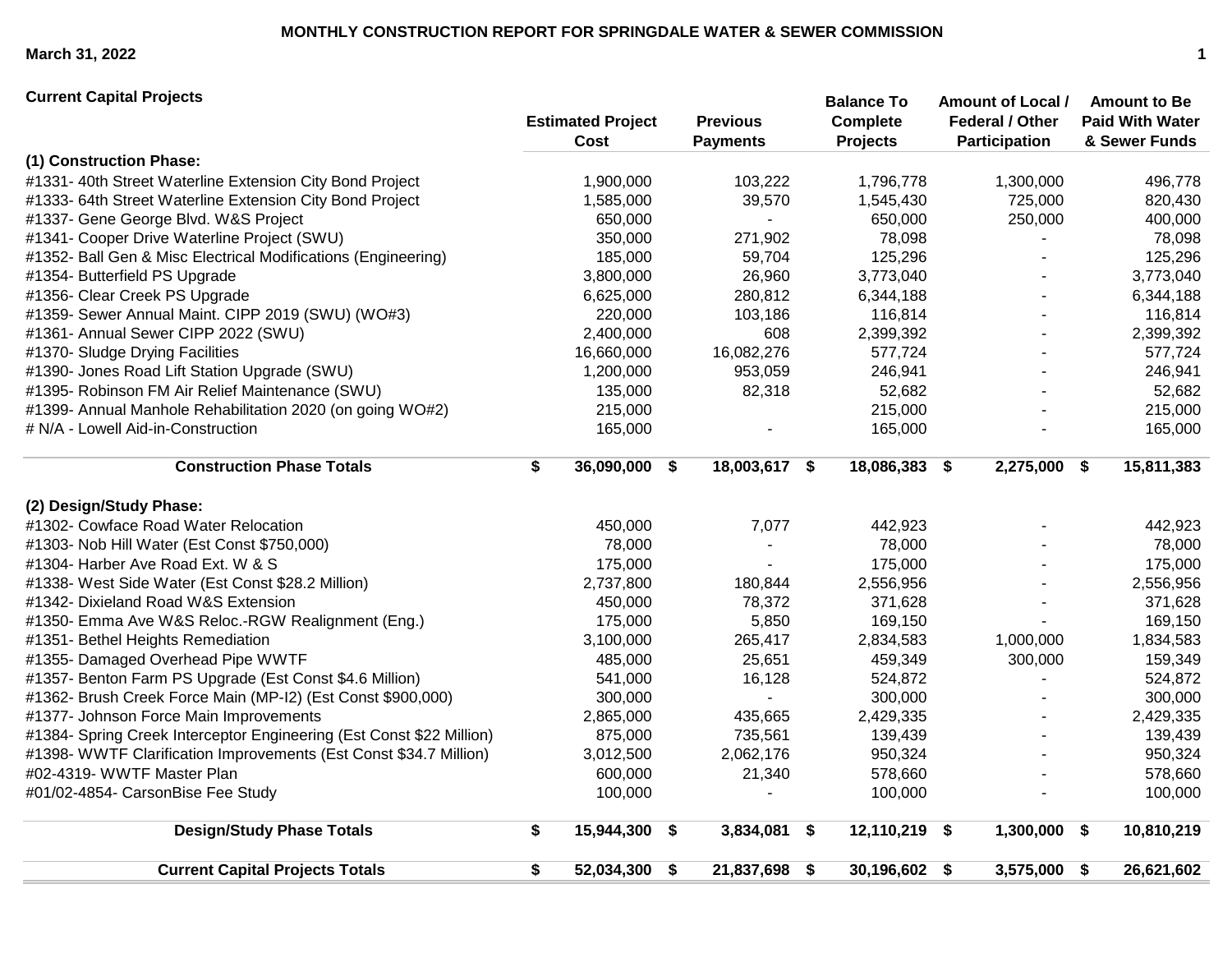# **MONTHLY CONSTRUCTION REPORT FOR SPRINGDALE WATER & SEWER COMMISSION**

**March 31, 2022**

# **Completed Capital Improvement Projects:**

|             |                                                         | <b>LOCAL / STATE /</b> |                    |                |
|-------------|---------------------------------------------------------|------------------------|--------------------|----------------|
|             |                                                         | <b>FEDERAL/</b>        | <b>WATER &amp;</b> | <b>TOTAL</b>   |
|             |                                                         | <b>OTHER</b>           | <b>SEWER</b>       | <b>PROJECT</b> |
| <b>YEAR</b> | <b>PROJECT</b>                                          | <b>PARTICIPATION</b>   | <b>FUNDS</b>       | <b>COST</b>    |
| 2017        | 56th Street Water & Sewer Improvement Project #1304     |                        | 1,812,438          | 1,812,438      |
| 2017        | Hwy 265 (Hwy 264 to McClure) W&S Reloc. #1315           | 1,140,000              | 133,669            | 1,273,669      |
| 2017        | Northern Bypass Hwy 412 W&S Relocation Ph.3 #1319       |                        | 691,675            | 691,675        |
| 2017        | Cambridge Water & Sewer Relocation Project #1320        |                        | 968,730            | 968,730        |
| 2017        | Water Tank Rehabilitation Project #1323                 |                        | 1,992,849          | 1,992,849      |
| 2017        | E. Emma Ave Water Line Improvements #1324               |                        | 1,211,274          | 1,211,274      |
| 2017        | Johnson Lift Station Improvements #1372                 |                        | 4,490,024          | 4,490,024      |
| 2017        | <b>WWTP Generator Project #1375</b>                     |                        | 4,723,601          | 4,723,601      |
| 2017        | E Emma Ave Sewer Rehab #1380                            |                        | 716,387            | 716,387        |
|             | 2017 Totals                                             | 1,140,000              | 16,740,647         | 17,880,647     |
| 2018        | Emma Streetscape Project #1325                          | 1,879,343              | 426,848            | 2,306,191      |
| 2018        | Annual Manhole Rehabilitation #1353                     |                        | 325,063            | 325,063        |
| 2018        | Turnbow Park 24 " Sewer Relocation #1378                |                        | 204,469            | 204,469        |
| 2018        | Airport/Industrial Sewer Project #1386                  |                        | 1,232,111          | 1,232,111      |
| 2018        | Emma Street Sewer Rehab #1389                           |                        | 39,187             | 39,187         |
|             | 2018 Totals                                             | 1,879,343              | 2,227,678          | 4,107,021      |
| 2019        | West Side Water System Expansion (SWU) #1314            |                        | 1,746,887          | 1,746,887      |
| 2019        | Water Main Corrosion Project (SWU) #1330                |                        | 1,109,512          | 1,109,512      |
| 2019        | Emma Street Irrigation #1334                            |                        | 60,587             | 60,587         |
| 2019        | Spring Creek Sanitary Sewer Project #1369               |                        | 11,376,860         | 11,376,860     |
| 2019        | Randall Wobbe Sewer Improvements #1381/1329             |                        | 399,305            | 399,305        |
| 2019        | Springdale Country Club Project #1385                   |                        | 1,317,564          | 1,317,564      |
| 2019        | CIPP Sewer Maintenance WO#2 (SWU) #1389                 |                        | 587,027            | 587,027        |
| 2019        | Sanitary Sewer Rehabilitation Project 2018 #1392        |                        | 1,461,309          | 1,461,309      |
|             | 2019 Totals                                             |                        | 18,059,051         | 18,059,051     |
| 2020        | Downtown Sewer Project #1387                            |                        | 1,166,718          | 1,166,718      |
| 2020        | Annual Manhole Rehabilitation 2018 (WO# 1&2) #1391      |                        | 278,529            | 278,529        |
|             | 2020 Totals                                             |                        | 1,445,247          | 1,445,247      |
| 2021        | 48th Street Waterline Extension City Bond Project #1335 |                        | 94,777             | 94,777         |
| 2021        | <b>WWTF Generator Upgrades #1375</b>                    |                        | 69,458             | 69,458         |
| 2021        | Sewer Annual Maint. CIPP 2019 (SWU) #1394               |                        | 499,702            | 499,702        |
| 2021        | George Avenue Sewer Pump Station (SWU) #1393            | 2,484,234              | 420,841            | 2,905,075      |
| 2021        | Sewer Annual Maint. CIPP 2019 WO 2 (SWU) #1353          |                        | 230,798            | 230,798        |
| 2021        | Meadow Ave Sewer Upgrade (SWU) #1396                    |                        | 489,764            | 489,764        |
| 2021        | Gene George Blv. 24" Waterline City Bond Project #1332  | 785,700                | 1,760,386          | 2,546,086      |
| 2021        | Annual Manhole Rehabilitation 2020 (WO#1) #1397         |                        | 184,963            | 184,963        |
|             | 2021 Totals                                             | 3,269,934              | 3,750,689          | 7,020,623      |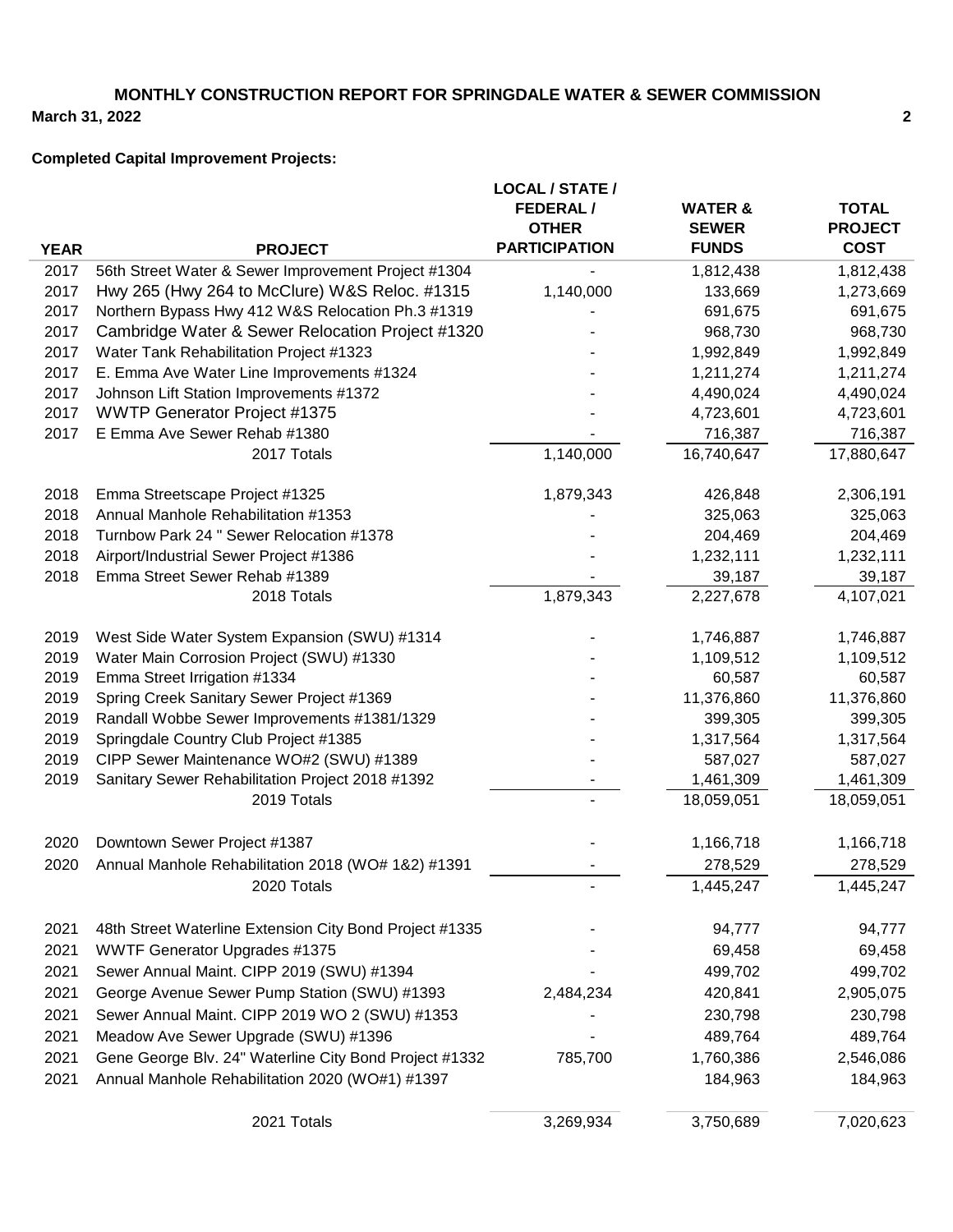

#### *MUNICIPAL WATER DEPARTMENT CITY OF SPRINGDALE, ARKANSAS March 2022*

|                                                                                                       | THIS MONTH           | <b>SAME MONTH</b><br><b>LAST YEAR</b> | THIS YEAR TO<br>DATE |               | <b>LAST YEAR TO</b><br><b>DATE</b> |
|-------------------------------------------------------------------------------------------------------|----------------------|---------------------------------------|----------------------|---------------|------------------------------------|
| <b>1. CUSTOMER STATISTICS</b><br>NO. OF CUSTOMERS<br>NO. OF ACCOUNTS OPENED<br>NO. OF ACCOUNTS CLOSED | 37,481<br>831<br>763 | 37,025<br>920<br>794                  |                      |               |                                    |
| 2. REVENUE AND EXPENSE SUMMARY<br><b>REVENUE SUMMARY:</b>                                             |                      |                                       |                      |               |                                    |
| <b>WATER SALES</b>                                                                                    | \$<br>1,487,451.77   | \$<br>1,408,242.46                    | \$<br>9,773,624.99   | \$            | 9,138,898.14                       |
| <b>PENALTIES</b>                                                                                      | 41,426.08            | 35,679.02                             | 162,228.88           |               | 162,968.01                         |
| MISCELLANEOUS REVENUE                                                                                 | 48,838.40            | 126,135.41                            | 386,975.59           |               | 808,067.93                         |
| <b>TOTAL REVENUE</b>                                                                                  | \$<br>1,577,716.25   | \$<br>1,570,056.89                    | \$<br>10,322,829.46  | \$            | 10,109,934.08                      |
| <b>EXPENSE SUMMARY:</b>                                                                               |                      |                                       |                      |               |                                    |
| <b>COST OF FINISHED WATER</b><br>520.03 MG                                                            | \$<br>733,243.71     | \$<br>696,782.70                      | \$<br>4,384,072.11   | $\sqrt[6]{3}$ | 4,166,829.96                       |
| <b>DISTRIBUTION SYSTEM</b>                                                                            | 487,678.32           | 470,181.65                            | 2,937,046.81         |               | 2,836,280.15                       |
| <b>METER DEPARTMENT</b>                                                                               | 107,514.35           | 107,116.59                            | 696,775.29           |               | 640,566.56                         |
| <b>ENGINEERING &amp; TECHNICAL SERVICES</b>                                                           | 70,460.01            | 78,701.84                             | 499,259.87           |               | 463,953.39                         |
| <b>GENERAL ADMINISTRATION</b>                                                                         | 117,018.05           | 115,883.82                            | 834,807.46           |               | 836,924.27                         |
| NON-OPERATING EXPENSE                                                                                 | 1,588.28             |                                       | 6,595.87             |               | 126.71                             |
| <b>TOTAL EXPENSE</b>                                                                                  | \$<br>1,517,502.72   | \$<br>1,468,666.60                    | \$<br>9,358,557.41   | \$            | 8,944,681.04                       |
| <b>NET GAIN (LOSS)</b>                                                                                | 60,213.53            | 101,390.29                            | 964,272.05           |               | 1,165,253.04                       |
| <b>CONTRIBUTED CAPITAL</b>                                                                            | 333,511.40           | 1,017,972.57                          | 1,470,636.64         |               | 2,735,217.93                       |
| <b>CHANGE IN NET POSITION</b>                                                                         | \$<br>393,724.93     | \$<br>1,119,362.86                    | \$<br>2,434,908.69   | \$            | 3,900,470.97                       |
| 3. ADDITIONAL INFORMATION<br><b>NEW CONSTRUCTION</b>                                                  | \$<br>24,164.69      | \$<br>42,082.17                       |                      |               |                                    |
| PERCENT WATER CONSUMED                                                                                | 87.46%               | 87.33%                                | 88.84%               |               | 88.36%                             |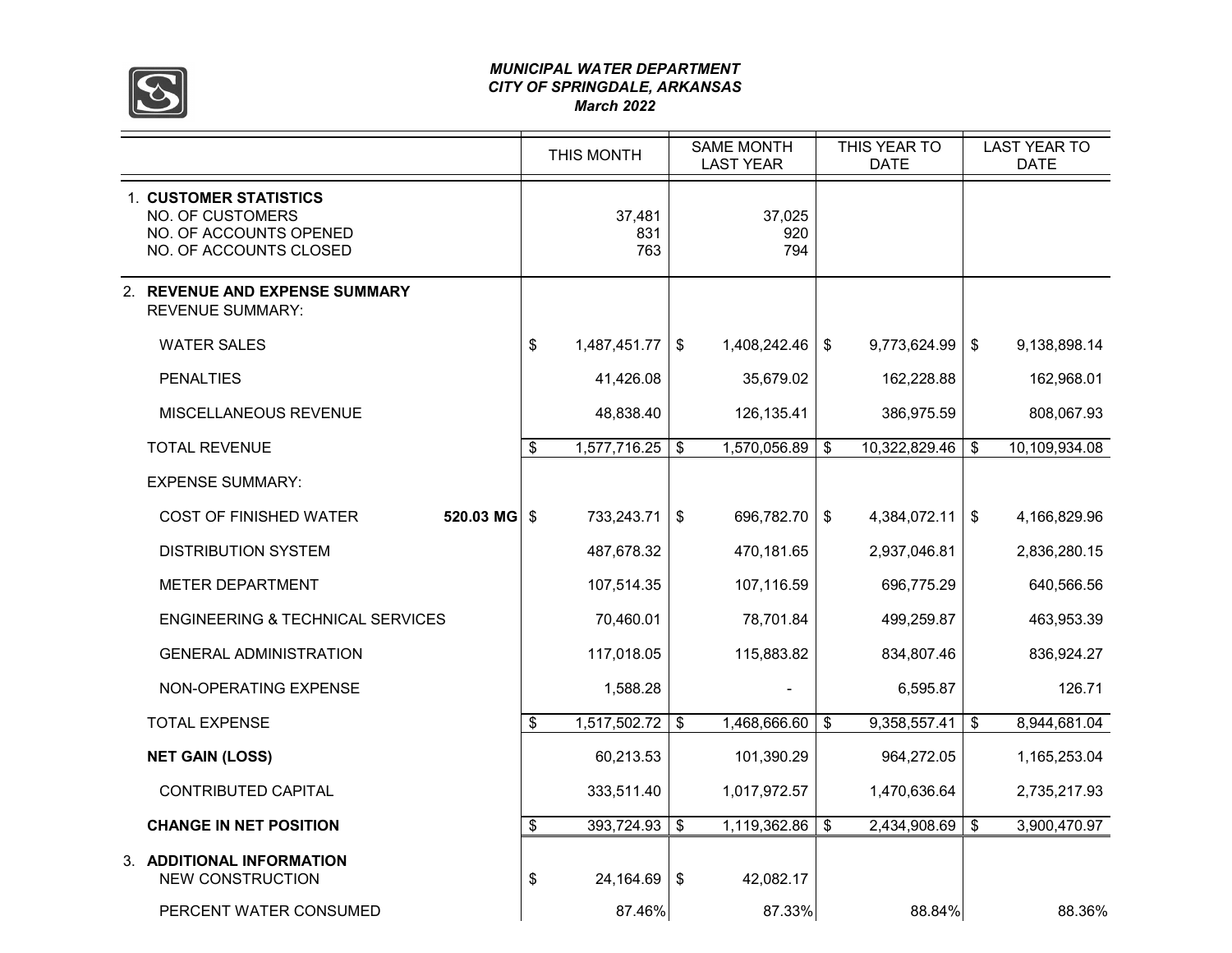

#### *MUNICIPAL SEWER DEPARTMENT CITY OF SPRINGDALE, ARKANSAS March 2022*

|                                                                                                       | THIS MONTH           | <b>SAME MONTH</b><br><b>LAST YEAR</b> |                      | THIS YEAR TO<br><b>DATE</b> |              |                           | <b>LAST YEAR TO</b><br><b>DATE</b> |
|-------------------------------------------------------------------------------------------------------|----------------------|---------------------------------------|----------------------|-----------------------------|--------------|---------------------------|------------------------------------|
| <b>1. CUSTOMER STATISTICS</b><br>NO. OF CUSTOMERS<br>NO. OF ACCOUNTS OPENED<br>NO. OF ACCOUNTS CLOSED | 30,901<br>758<br>699 |                                       | 30,502<br>842<br>723 |                             |              |                           |                                    |
| 2. REVENUE AND EXPENSE SUMMARY<br><b>REVENUE SUMMARY:</b>                                             |                      |                                       |                      |                             |              |                           |                                    |
| <b>SEWER SALES</b>                                                                                    | \$<br>1,478,591.53   | $\frac{1}{2}$                         | 1,360,408.13         | $\sqrt[6]{2}$               | 8,836,463.26 | $\sqrt[6]{3}$             | 8,329,091.21                       |
| <b>PENALTIES</b>                                                                                      | 37,967.73            |                                       | 33,761.24            |                             | 131,621.77   |                           | 149,092.45                         |
| MISCELLANEOUS REVENUE                                                                                 | (34,926.65)          |                                       | 8,022.23             |                             | (33, 238.72) |                           | 189,927.88                         |
| <b>TOTAL REVENUE</b>                                                                                  | \$<br>1,481,632.61   | \$                                    | 1,402,191.60         | $\boldsymbol{\mathsf{s}}$   | 8,934,846.31 | $\boldsymbol{\mathsf{s}}$ | 8,668,111.54                       |
| <b>EXPENSE SUMMARY:</b>                                                                               |                      |                                       |                      |                             |              |                           |                                    |
| <b>TREATMENT FACILITIES</b>                                                                           | \$<br>584,766.12     | \$                                    | 588,024.74           | \$                          | 3,368,166.69 | $\sqrt[6]{3}$             | 3,566,923.24                       |
| <b>COLLECTIONS SYSTEM</b>                                                                             | 446,571.43           |                                       | 430,789.46           |                             | 2,808,215.30 |                           | 2,593,728.42                       |
| <b>ENGINEERING &amp; TECHNICAL SERVICES</b>                                                           | 74,198.08            |                                       | 67,309.17            |                             | 491,397.83   |                           | 411,268.06                         |
| <b>GENERAL ADMINISTRATION</b>                                                                         | 148,646.60           |                                       | 118,664.52           |                             | 881,699.24   |                           | 853,953.54                         |
| NON-OPERATING EXPENSE                                                                                 | 6,597.65             |                                       | 17,956.47            |                             | 88,760.39    |                           | 71,738.47                          |
| <b>TOTAL EXPENSE</b>                                                                                  | \$<br>1,260,779.88   | \$                                    | 1,222,744.36         | $\boldsymbol{\mathsf{s}}$   | 7,638,239.45 | $\mathfrak{F}$            | 7,497,611.73                       |
| <b>NET GAIN (LOSS)</b>                                                                                | 220,852.73           |                                       | 179,447.24           |                             | 1,296,606.86 |                           | 1,170,499.81                       |
| <b>CONTRIBUTED CAPITAL</b>                                                                            | 161,883.07           |                                       | 96,781.42            |                             | 2,094,312.19 |                           | 1,124,499.74                       |
| <b>CHANGE IN NET POSITION</b>                                                                         | \$<br>382,735.80     | \$                                    | 276,228.66           | \$                          | 3,390,919.05 | \$                        | 2,294,999.55                       |
| 3. ADDITIONAL INFORMATION<br><b>NEW CONSTRUCTION</b>                                                  | \$                   | \$                                    | 250,612.46           |                             |              |                           |                                    |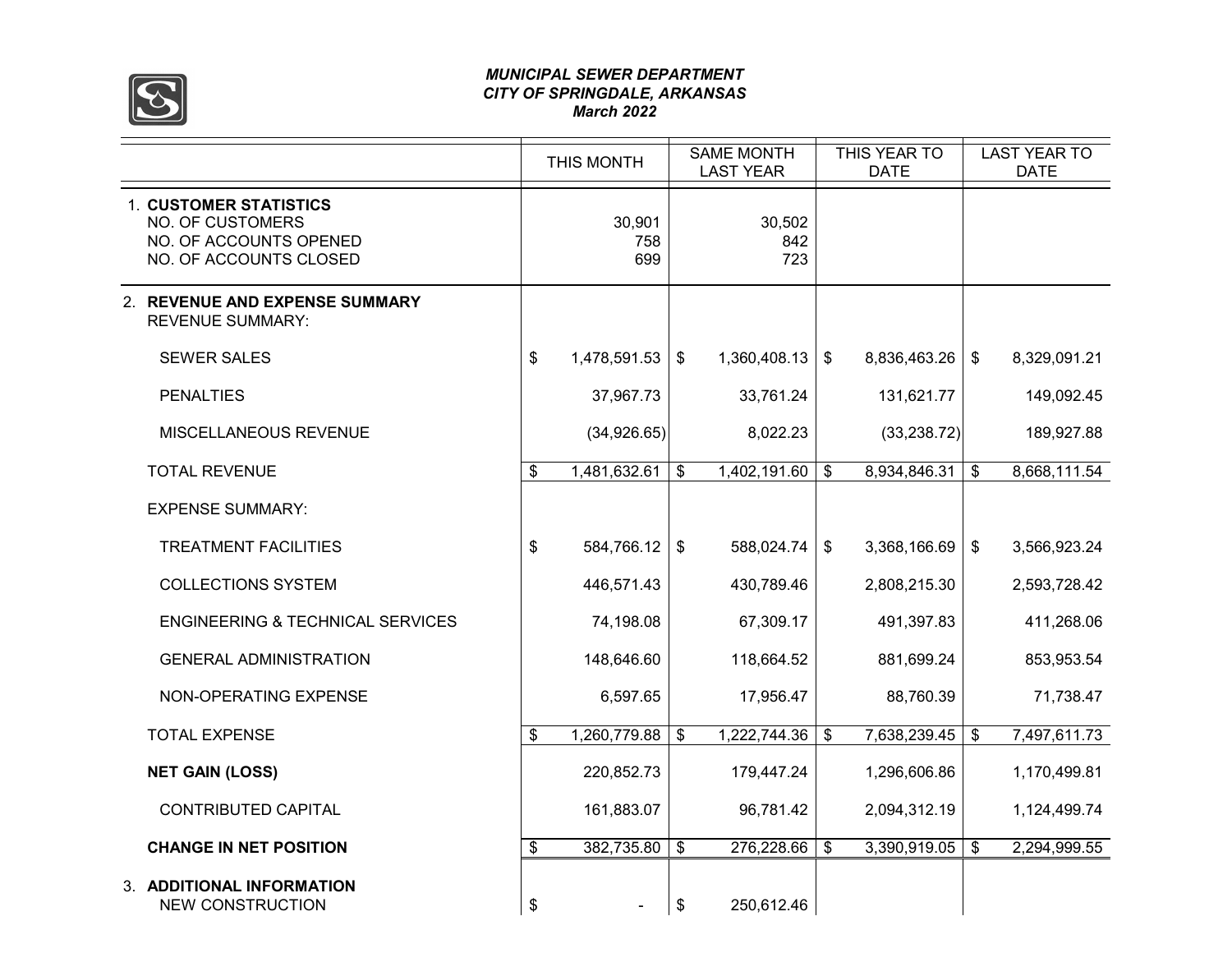

#### **SPRINGDALE WATER & WASTE WATER** *FUND BALANCES AS OF 3/31/2022*

|                                                                   | <b>BALANCE AT</b><br>3/1/2022 |                     | <b>DEPOSITS</b> |                 |      | <b>TRANSFERS</b>   |    | <b>WITHDRAWALS</b>  | <b>BALANCE AT</b><br>3/31/2022 |  |
|-------------------------------------------------------------------|-------------------------------|---------------------|-----------------|-----------------|------|--------------------|----|---------------------|--------------------------------|--|
| <b>OPERATING FUND</b>                                             | \$                            | 5,128,207.41        | \$              | 3,854,377.58 \$ |      | $(110, 767.80)$ \$ |    | $(2,513,873.53)$ \$ | 6,357,943.66                   |  |
| <b>HEALTH INSURANCE FUND</b>                                      | \$                            | 182,647.29 \$       |                 | 5,758.50 \$     |      | 110,767.80 \$      |    | $(191,698.48)$ \$   | 107,475.11                     |  |
| <b>METER DEPOSIT C.D.</b>                                         | \$                            | 2,749,152.53 \$     |                 | 1,625.73 \$     |      | $\blacksquare$     | \$ | ۰.                  | \$<br>2,750,778.26             |  |
| <b>WATER CONSTRUCTION FUND</b>                                    | \$                            | 27,124,346.20 \$    |                 | 1,759.44 \$     |      | $\blacksquare$     | \$ | $(41,064.98)$ \$    | 27,085,040.66                  |  |
| <b>WASTE WATER CONSTRUCTION FUND</b>                              | \$                            | 28,843,890.72 \$    |                 | 1,928.52 \$     |      | $\blacksquare$     | \$ | $(41,064.98)$ \$    | 28,804,754.26                  |  |
| <b>SERIES 2006 LOWELL BOND FUND</b>                               | \$                            | 156,583.77 \$       |                 | 31,625.88 \$    |      | $\blacksquare$     | \$ | $\sim$              | \$<br>188,209.65               |  |
| <b>TOTAL FUND BALANCE</b>                                         | \$                            | 64,184,827.92       | \$              | 3,897,075.65    | - \$ | $\sim$             | \$ | $(2,787,701.97)$ \$ | 65,294,201.60                  |  |
| <b>LESS RESTRICTED FUNDS:</b><br><b>CUSTOMER'S METER DEPOSITS</b> | \$                            | $(2,699,126.19)$ \$ |                 | 58,496.57 \$    |      | $\blacksquare$     | \$ | $(67,910.43)$ \$    | (2,708,540.05)                 |  |
| <b>BONDS PAYABLE - LOWELL SEWER</b>                               | \$                            | $(1,285,000.00)$ \$ |                 | $\blacksquare$  | \$   | $\blacksquare$     | \$ | $\sim$              | \$<br>(1,285,000.00)           |  |
| TOTAL UNRESTRICTED FUND BALANCE                                   | \$                            | 60,200,701.73       | \$              | 3,955,572.22    | - \$ | $\blacksquare$     | \$ | $(2,855,612.40)$ \$ | 61,300,661.55                  |  |